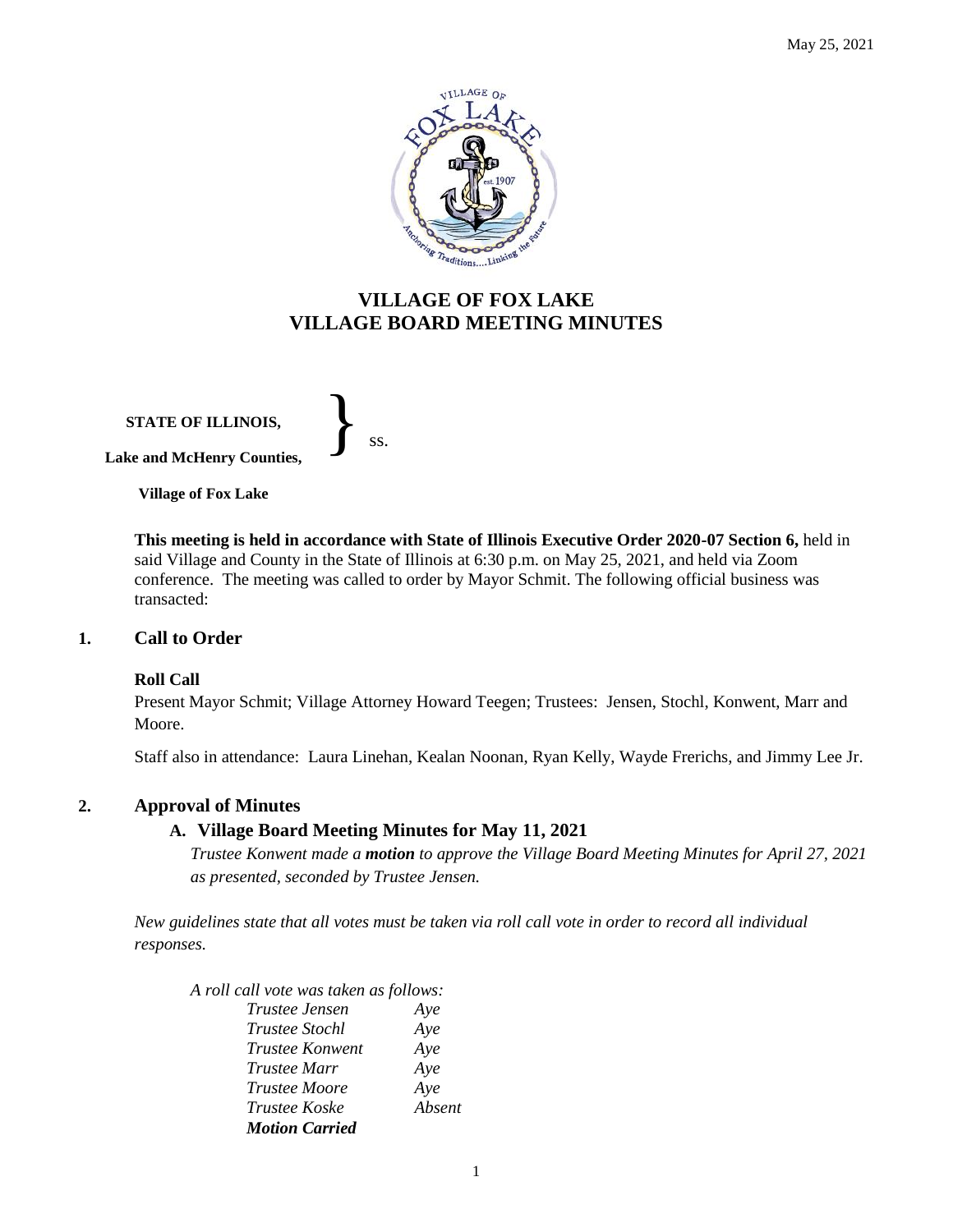## **3. Approval of the Warrant**

*Trustee Marr made a motion to approve the Expenditures/Warrants/Transfers for May 25, 2021 in the amount of \$2,179,309.03, Seconded by Trustee Moore.*

> *A roll call vote was taken as follows: Trustee Jensen Aye Trustee Stochl Aye Trustee Konwent Aye Trustee Marr Aye Trustee Moore Aye Trustee Koske Absent Motion Carried*

### **4. Special Business (Appointments, Swearing In Ceremonies, Proclamations)**

#### **A. Fox Lake Queens**

*Mayor Schmit presented the Fox Lake Queens and thanked them for their service to the community. Each Queen spoke about their time as a Fox Lake Queen and thanked the Board and the Village.*

#### **B. 2021 – 2022 Appointments**

*The following positions were sworn in by the Village Clerk: Deputy Chief of Police – Dawn Deservi, Police Commander - Regan Cruz and Police Commander - Joseph Martin.*

## **5. Village President's Report**

*Mayor talked about the Village Board Planning Team assignments which will be established this evening during the Consent Agenda. Each Board Member has been assigned to two teams. Some homeowners that had their landscaping impacted by the Phase 2 Interconnect Project are needing additional landscaping adjustments.* 

*Mayor talked about acoustic guitar events at local restaurants. This will be allowed as long as the guitar is not plugged in to an amp. The ordinance will need to be revamped. Donovan will be checking with surrounding villages to get an idea of their ordinances.* 

*Businesses have been asking for posters related to the 4th of July events in town. Now that the Village has decided to move forward with Celebrate Fox Lake, the posters will begin going out. Laura said there is a draft poster in the works.* 

#### **6. Village Administrator's Report**

*There is none.*

## **7. Village Attorney Report**

*Howard said there will be no vote on Ordinance 2021-11: An Ordinance Transferring a Special Use to Operate a Self- Storage Facility and Outdoor Storage of Motor Vehicles at the Property at 1258 S. Route 12, Fox Lake, Illinois, to ESS Storage Acquisition Forty Eight, LLC. This has been withdrawn.*

#### **8. Village Treasurer's Report**

*There is none.*

**9. Preliminary Audience Comments (on Agenda Items Only)** *There are none.* 

## **10. Motion to Recess to Committee of the Whole Meeting**

*Trustee Konwent made a motion to recess to the Committee of the Whole, seconded by Trustee Jensen.*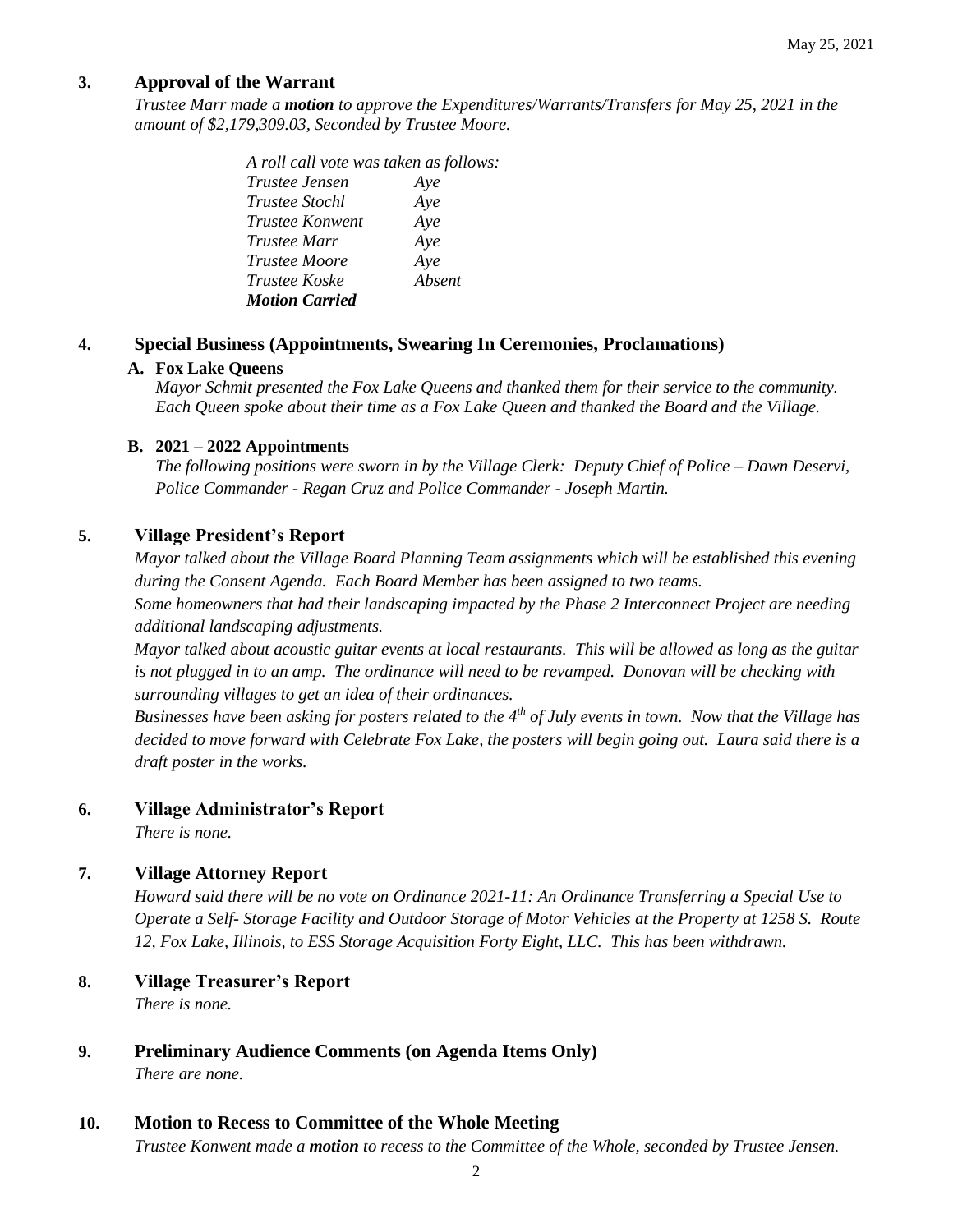*A roll call vote was taken as follows:* 

| <i>Trustee Jensen</i>  | Aye    |
|------------------------|--------|
| <i>Trustee Stochl</i>  | Aye    |
| <i>Trustee Konwent</i> | Aye    |
| Trustee Marr           | Aye    |
| <b>Trustee Moore</b>   | Aye    |
| <i>Trustee Koske</i>   | Absent |
| <b>Motion Carried</b>  |        |

#### **A. Strategic Planning Team Reports**

*Donovan Day said he is glad to be back working for the Village. His focus will be bringing in national retailers, as well as unique businesses. He wants to also build a bridge with the Chamber of Commerce. Donovan has been getting in touch with businesses, letting them know he's the contact between the Village, businesses and the Board. He would like to kick off a Business Boot Camp in 2021. The Strategic Planning Team will be meeting this Thursday at 4pm. Mayor Schmit asked Donovan to reach out to businesses on Nippersink being impacted by the construction.* 

## **11. New Business (the information below taken from Agenda)**

- **A. Resolution 2021-R-29: A Resolution Approving an Engineering Service Agreement with Thomas Engineering Group for Engineering Services for the Hickory Cove Reconstruction Project** *This is the worst road in the Village. Total cost will be \$53,195 for 1,950 feet.*
- **B. Resolution 2021-R-30: A Resolution Authorizing the Mayor to Sign and Thereby Accept a 12 Month Renewal and a Detailed Change Package with Access One Inc.** *This is for Village phone service. Staff is recommending a 1-year extension.*
- **C. Resolution 2021-R-31: A Resolution Approving Design Engineering and Surveying Services Proposal with GeWalt Hamilton and Associates for the Fox Lake TIF District Boating Access Improvements**

*Resolution for dredging a channel behind Culvers which will be fully funded by the TIF fund. Cost is \$42,250.*

### **D. Resolution 2021-R-32: A Resolution Authorizing Change Order No. 3 for the Fox Lake Interconnect Phase II Project**

*Change order switching from an 8 inch to a 10 inch in line clean out on Grass Lake Rd. Need to take all the pipe now because of the cold front impacts in TX. This will result in a \$19,250 surcharge. Piping will be kept at the manufacturing site. Tried to find sites throughout the Village for storage and it didn't work. In addition to the pipe, there is a 16-inch butterfly at \$12,621, miscellaneous fittings for \$2,388 and backfill sand replaced with stone coting \$33,610. The total change order is \$81,061.40.*

### **E. Resolution 2021-R-33: A Resolution Approving an Agreement with Urban Fox Lake LP Related to Resurfacing of the Village Parking Lot on Grace Avenue**

*For twenty plus years, the people at 45 Earnest have been allowed to park in the parking lot. Mayor said the maintenance is on them. Howard worked it out that they will be paving the public parking lot, and all cost will be covered by them. Trustee Marr asked if this lot will be paved using a different standard than the Village standard. Kealan said he will ask. Howard said however they're paving, they're doing their parking lot and driveways and that is better than doing nothing. Kealan saw a quote but he can ask for the contractor's information. Mayor asked Kealan to confirm they have proper permits.*

### **F. Ordinance 2021-13: An Ordinance Amending Section 1-6-6 of the Village Code of the Village of Fox Lake Regarding Strategic Planning Teams and Committees**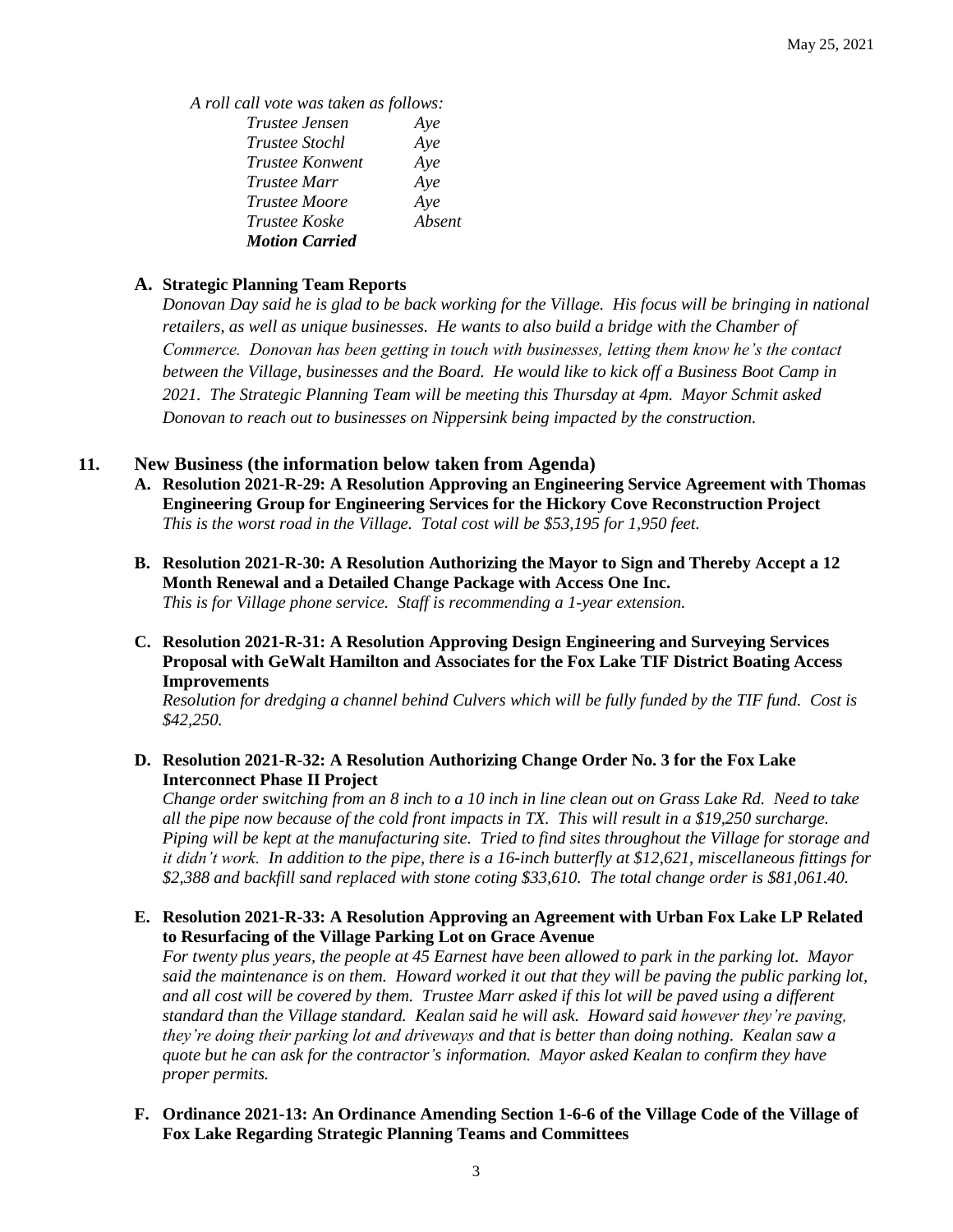*Teams will be going from 4 teams with 3 Board members, to 3 planning teams with 4 Board members.* 

#### **G. A Motion Establishing 2021 Strategic Planning Team Members and Chairs**

*This will establish the team members and team chairs. This motion will get pulled off the Consent Agenda because Trustee Konwent and Trustee Koske moved teams.* 

#### **12. Old Business**

*There is none.* 

#### **13. Motion to Adjourn from Committee of the Whole and Reconvene Village Board Meeting** *Trustee Konwent made a motion to adjourn from Committee of the Whole and reconvene Village Board*

*Meeting, seconded by Trustee Marr. All were in favor. Motion carried.* 

*A roll call vote was taken as follows:* 

| <i>Trustee Jensen</i> | Aye    |
|-----------------------|--------|
| <i>Trustee Stochl</i> | Aye    |
| Trustee Konwent       | Aye    |
| <i>Trustee Marr</i>   | Aye    |
| Trustee Moore         | Aye    |
| Trustee Koske         | Absent |
| <b>Motion Carried</b> |        |

### **14. A Motion to Waive the Bid Process for a 12 Month Renewal with Access One Inc.**

*Trustee Jensen made a motion to Waive the Bid Process for a 12 Month Renewal with Access One Inc, seconded by Trustee Moore.*

| A roll call vote was taken as follows: |        |
|----------------------------------------|--------|
| Trustee Jensen                         | Ave    |
| <i>Trustee Stochl</i>                  | Aye    |
| Trustee Konwent                        | Aye    |
| <i>Trustee Marr</i>                    | Aye    |
| <b>Trustee Moore</b>                   | Aye    |
| Trustee Koske                          | Absent |
| <b>Motion Carried</b>                  |        |

### **15. Items to be Removed from Consent Agenda**

Resolution 2021-R-33: A Resolution Approving an Agreement with Urban Fox Lake LP Related to Resurfacing of the Village Parking Lot on Grace Avenue

Motion C-1: A Motion Establishing 2021 Strategic Planning Team Members and Chairs

#### **16. Consent Agenda**

All items listed on the Consent Agenda are considered to be routine by the Village Board and will be enacted by one motion. There will be no separate discussion of these items unless a Trustee so requests, in which event the item will be removed from the general order of business and considered under the Approval of Exceptions.

#### **A. Resolutions**

1. Resolution 2021-R-29: A Resolution Approving an Engineering Service Agreement with Thomas Engineering Group for Engineering Services for the Hickory Cove Reconstruction Project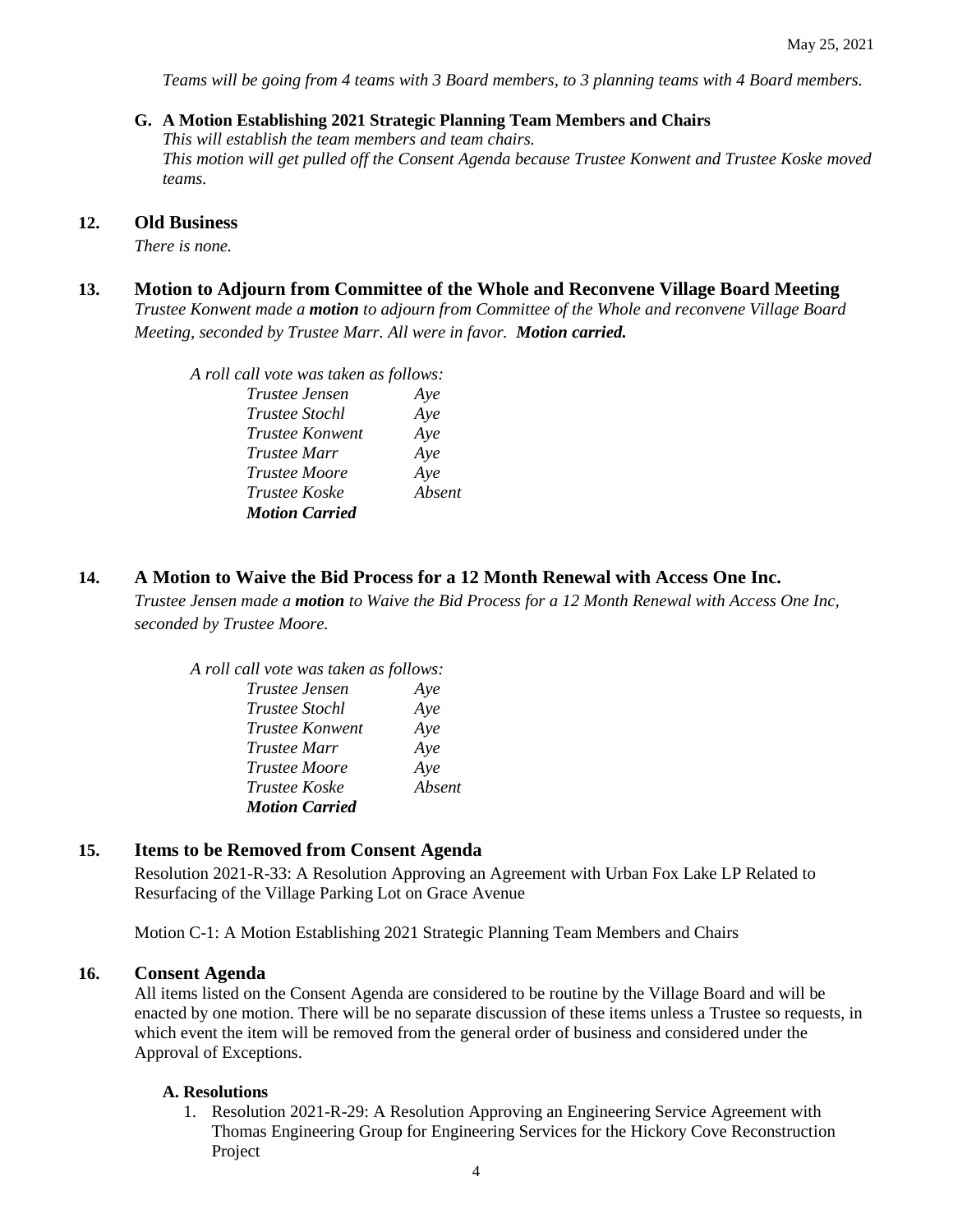- 2. Resolution 2021-R-30: A Resolution Authorizing the Mayor to Sign and Thereby Accept a 12 Month Renewal and a Detailed Change Package with Access One Inc.
- 3. Resolution 2021-R-31: A Resolution Approving Design Engineering and Surveying Services Proposal with GeWalt Hamilton and Associates for the Fox Lake TIF District Boating Access Improvements
- 4. Resolution 2021-R-32: A Resolution Authorizing Change Order No. 3 for the Fox Lake Interconnect Phase II Project

#### **B. Ordinances**

1. Ordinance 2021-13: An Ordinance Amending Section 1-6-6 of the Village Code of the Village of Fox Lake Regarding Strategic Planning Teams and Committees

#### **C. Motions**

*There are none.* 

*Trustee Jensen made a motion to move that items, Resolutions A 1-4, and Ordinances B 1, be established as the Consent Agenda for this meeting by unanimous vote, seconded by Trustee Konwent.*

*A roll call vote was taken as follows:* 

| Trustee Jensen        | Aye    |
|-----------------------|--------|
| <i>Trustee Stochl</i> | Aye    |
| Trustee Konwent       | Aye    |
| <i>Trustee Marr</i>   | Aye    |
| <b>Trustee Moore</b>  | Aye    |
| Trustee Koske         | Absent |
| <b>Motion Carried</b> |        |

*Trustee Konwent made a motion that the consent agenda as established by the prior motion be passed, seconded by Trustee Jensen.*

*A roll call vote was taken as follows:* 

| <i>Trustee Jensen</i> | Aye    |
|-----------------------|--------|
| Trustee Stochl        | Aye    |
| Trustee Konwent       | Aye    |
| <i>Trustee Marr</i>   | Aye    |
| <i>Trustee Moore</i>  | Aye    |
| <i>Trustee Koske</i>  | Absent |
| <b>Motion Carried</b> |        |

#### **17. Approval of Exceptions**

Motion C-1: A Motion Establishing 2021 Strategic Planning Team Members and Chairs

*Trustee Jensen made a motion to establish the 2021 Strategic Planning Teams and Chairs, seconded by Trustee Konwent.*

*A roll call vote was taken as follows:* 

*Trustee Jensen Aye*